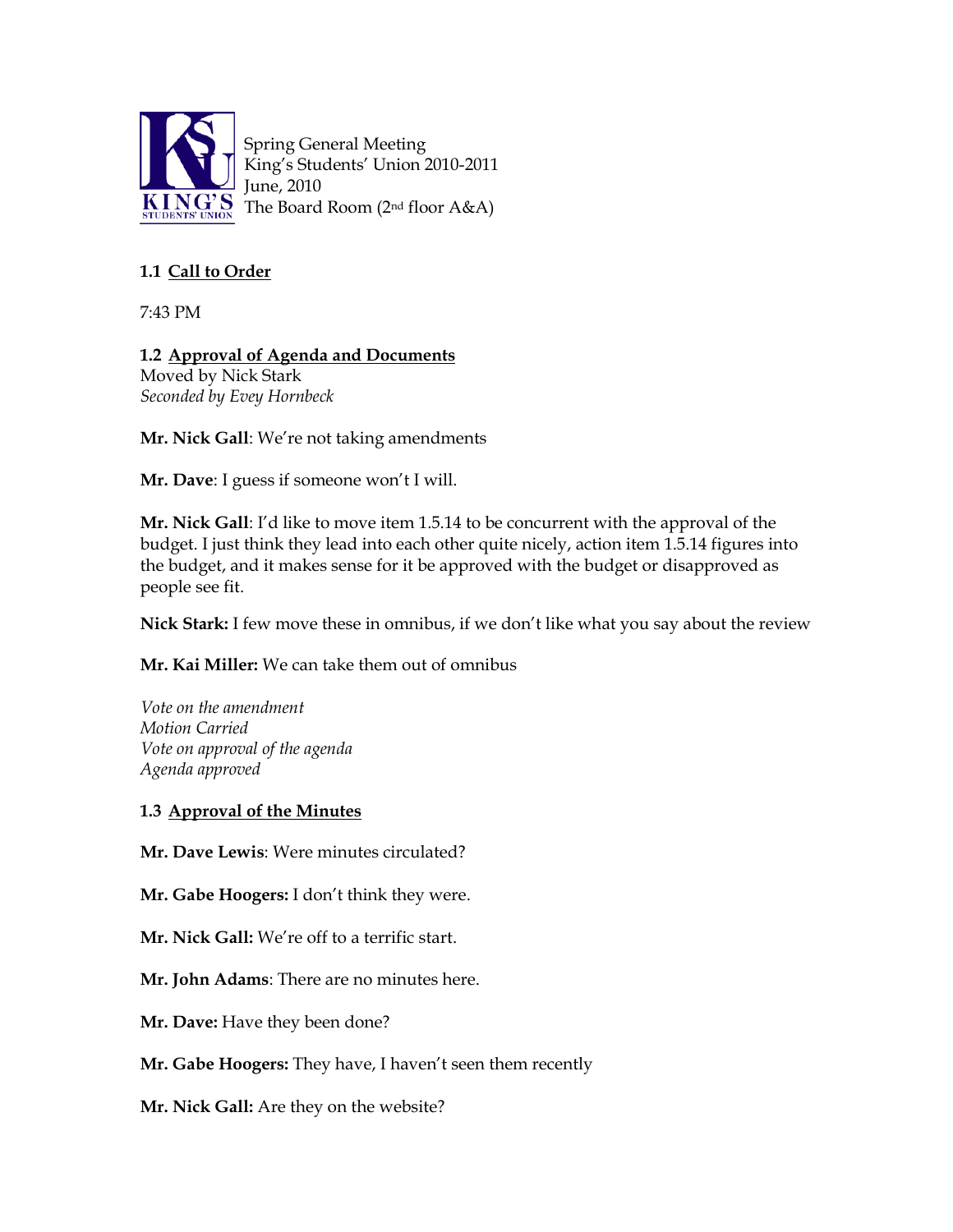**Mr. Gabe Hoogers:** They won't be until they're approved. I guess we'll have to do it at the next General Meeting.

*Seconded by Nick Gall Vote on Motion Motion Tabled*

#### **1.4 Reports**

**Mr. Gabe Hoogers:** Before I start, is Anna Bishop in the room? I just noticed she was gone.

**Mr. David Lewis:** It's probably best if the executive stand up.

**Mr. Gabe Hoogers:** You have the report in front of you. I go over what it means to have a General Meeting, and then how extremely happy I am to be president, especially after such a successful year last year. We as a student body have a lot to be proud of, representing ourselves so well in the city of Halifax and in Nova Scotia as a whole. In terms of moving ahead we've been planning all the time. For next year in terms of the KSU, hiring committees have been going on, found some great UHPs, university hired positions, to fill various roles next year. We are also planning ahead, had that straw poll at the election regarding a canteen, the majority of people who responded said they'd like a union run canteen, we've continued to advocate on behalf of students. Last week Omri and I went to a meeting with one of the Vice Presidents over at Dal who had dismissed the only learning disabilities rep for Dal King's and NSCAD, we were advocating. We continue to do that as things pop up, amazingly successful. So happy I have these people to work with they're all amazing. Things to look forward to in the next year, good things people!

**Ms. Anna Dubinski:** As Student Life Vice President I've had special things to do toward the end of year. First of all, awards night, I'm sure you've all heard about, I hope you're all coming. I've spent many an hour counting all those k-points you sent me. Amazing food, amazing speakers, amazing performers, a wonderful night celebrating King's executive. Also this is Dr. Barker's last year, special tribute giving him a gold King's Pin, finishing edits to handbook, the blurbs in the front, archive for photos, did a photo shoot, pretty great, we're pretty fierce, all good looking, thanks bethany, soc, uhps, can't announce names yet, I'm so delighted with the ones I've found, they're great I'm excited to work with them, with plans for next year. The main thing is, I would like to change everything to do with how awards night is run, because right now it's not, there's literally nothing about it. I'm going to make it happen, also plans for a potential FYP trip frosh week in another country. I would really like to make events coordination a thing again, those are some projects for myself, thank you.

**Mr. David Lewis:** Nick, You'll speak when you present finances right, moving on to Omri Haven.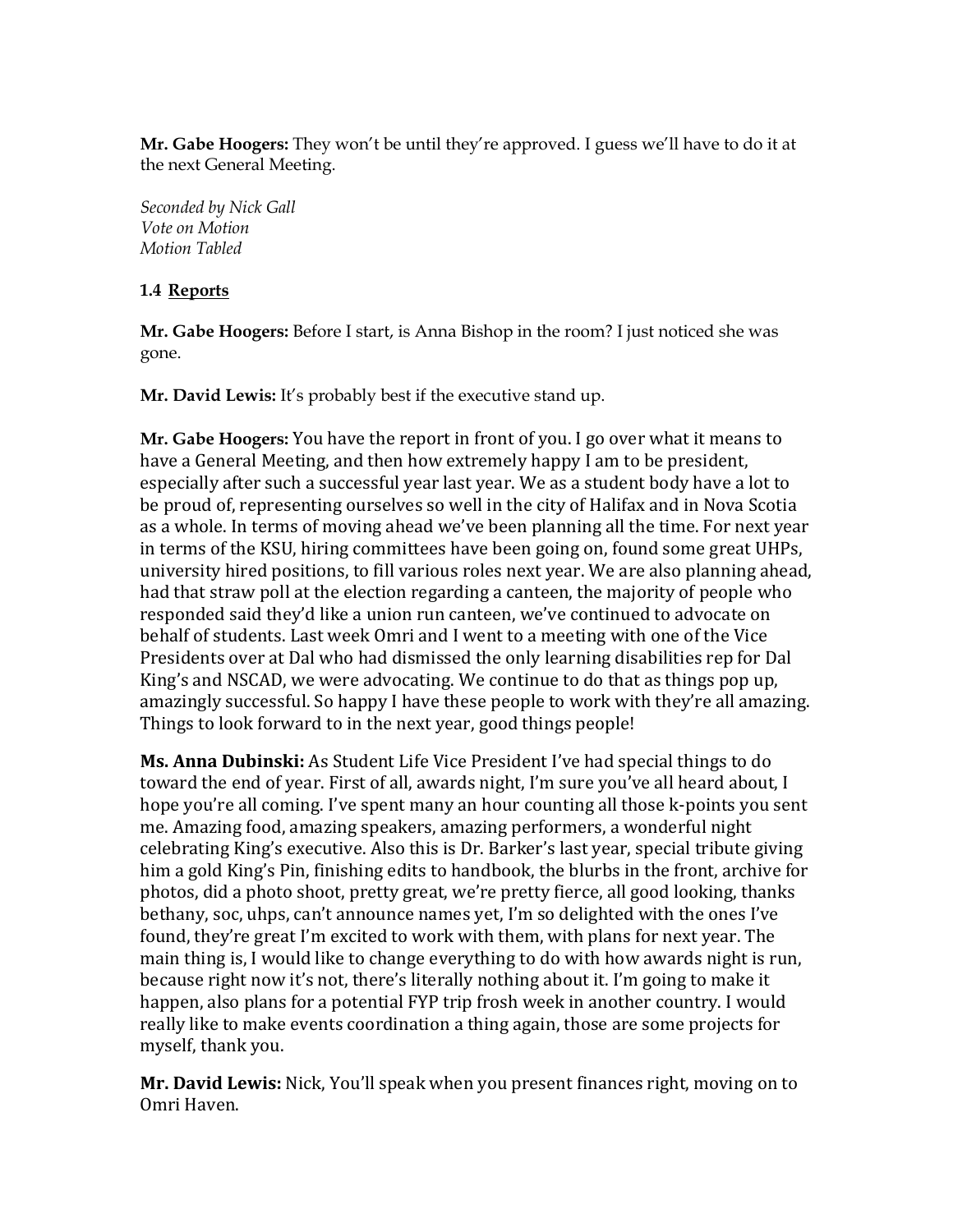**Mr. Omri Haven:** Hi general assembly, I'm going to go over some of the highlights of what I've been doing, although there is a lot of other stuff that's a lot more boring. A couple weeks ago I helped to organize one of Halifax's first activist conferences, that has a lot to do with my position. I'll be taking a lot of those skills forward with my work in Action King's. In the past few weeks, Gabe, my partner in crime, mentioned what we did in Dal; we crashed a few parties. The First was with acc Coordinators, the second was with DSU, they proposed an online opt out for several organizations. We went and spoke on behalf of King's. Also, part of the marathon executive meeting which technically lasted 2 days, 11pm to 1:30 AM, and I am really interested in getting people's ideas. Rebecca worked with the Maritimes organization for CFS on the ISIC stuff, faced a bit of an ISIC crisis and that was averted. One of the most important positions I have is the ISIC coordinator. I will be filling that duty on Friday. Come by the office from 12-3:30 on Friday and have your ISICS done. I think that's pretty much it. I'm really looking forward to working with you all.

**Ms. Anna Bishop:** Hello everybody. So I've been busy the last couple weeks making TWAK and sending them to everyone, I hope everyone here is registered, it's awesome getting informed. If you don't want to be on it, send me an email, or if you're not subscribed also send me an email. I also went to the CFS General Meeting which was great, the president of SUNSCAD who designed their website which is beautiful, if you look at it your mouth will drop open. If you look at ours even more, she gave me a manual on coding, I talked to guy who did it, he's down with helping me redo ours in fall. I'm still working on the blog, got awesome plants in KSU office, will be transformed into a garden, but if not we'll just have some plants. If you're ever in and they look dry there's a water bottle with a hole that you can use.

# **1.5Action Items**

**David Lewis:** We do have a chat sheet for Robert's rules. Don't be afraid to put up your hand and say you're confused. It happens all the time.

# **1.5.1**

If General Meeting's agenda, it will be discussed at next meeting of council.

*Seconded – David Lewis*

**Mr. Gabe Hoogers:** Standard procedure. If people trickle out, we want to get this done eventually so council will be in September.

# **Ms. Bethany Hindmarsh:** Can't Vote.

**Mr Nick:** But encouraged.

*Vote*

*Motion Carried*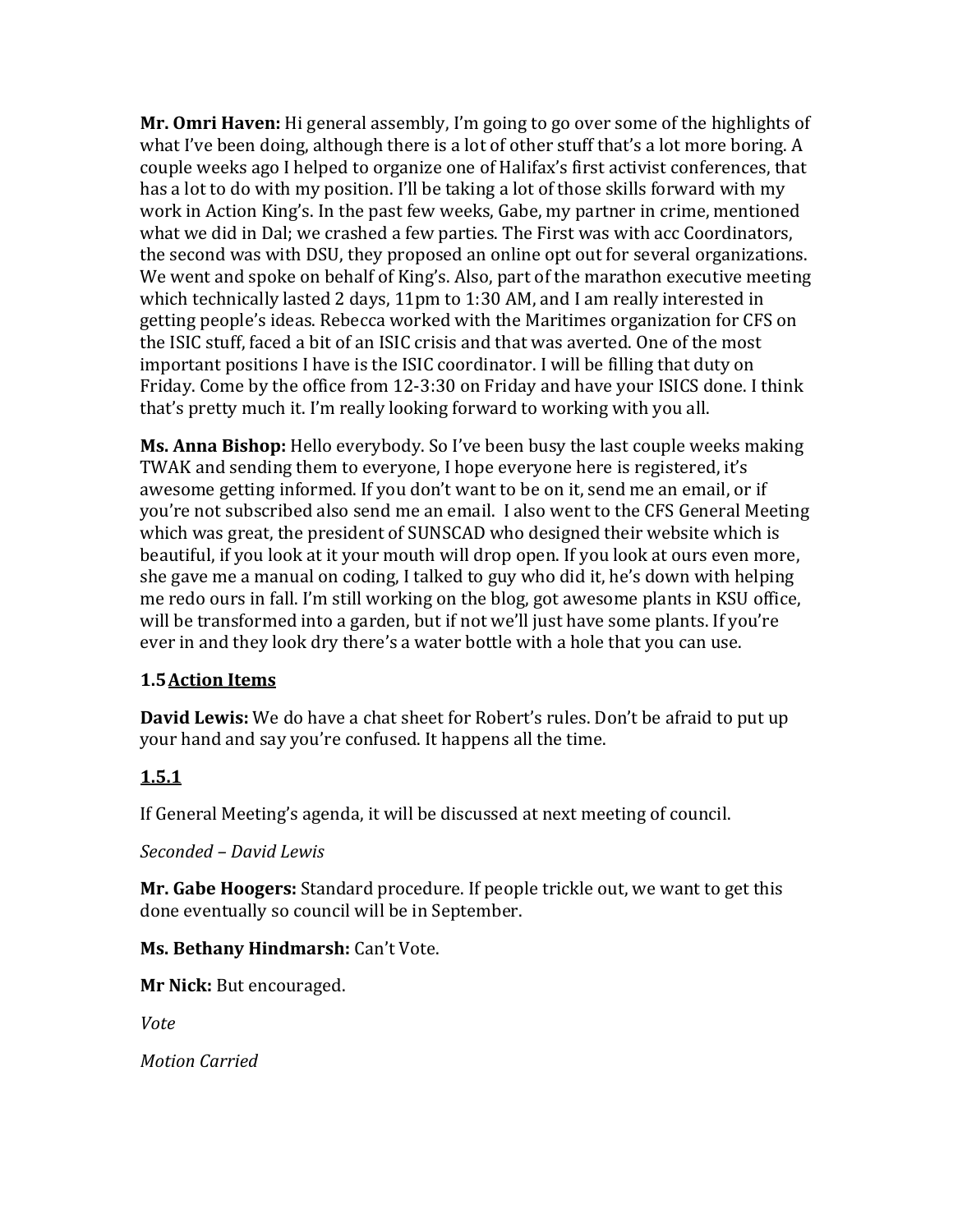#### *1.5.2* BIRT

#### 1.5.14

**Mr. Nick Gall:** Proposed operating budget for upcoming academic year. As a little overview: four main categories of budget, largest is health and dental plan, IC is about 20 percent, levies is about 30 percent, no real control, CKDU, frosh week, DWC, all these wonderful services on campus and in the community, and about a quarter is discretionary. Of that discretionary we have committees, a small sliver of budget pie, which looks subs, in effect all they do is pay themselves that includes frosh week, yearbook that students do that at larger universities students don't do. I think we're the only major university in Canada that has a student run frosh week, student services is about a third. Campaigns, management is bookkeeping, office supplies, photocopier, all that good stuff. Can I see your copy of the budget there? This budget that was circulated is slightly different from this one. It contains this line that says total revenue, that's completely wrong, I added levy to stud fee, which is the opposite of what I intended to do, I meant to subtract it, really awkward, just painful let's move on. ATM fees I thought this was going to go down a lot, it went up, I think more people are using the ATM since the fee was reduced by 43 percent.

## *Applause*

**Mr. Nick Gall:** Union operations, I'm not sure why I decided to leave election fund blank. I think I wasn't sure how much it was going to be, but I left it the same. Ops Impr, got rid of that because it doesn't mean anything/ Wardy cap excepted, I understand there is some controversy about this being removed, but the Wardy is no longer losing money, in fact it returns a small profit. That money could be redirected to capital purchases such as an ice machine, cash register, rather than having it come out of student fees which are paid by students that can't actually drink in the Wardy. New things, summer operations, Gabe?

**Mr. Gabe Hoogers:** Before the end of this meeting, we will have had a line in the constitution that says that in the absence of council the exec committee. Can do anything it wants, basically. So that was how we distribute funding in previous years during the summer. Often societies will ask for some funding for events and to make some purchases. Run the union during the summer, added this line so that while John and Anna and myself are here things can go smoothly and we can get rid of that really dubious line.

**Mr. Nick Gall:** Basically summer operations would be limited to that amount whereas before there was a bit of a 'wild west' operation, to her new one cell phone stipend.

**Mr. Gabe Hoogers:** Most organizations of our size and responsibility have had for a long time now, for the last month I've been harassing Anna Bishop to get a cell phone because she doesn't have one, we need cell phones to do our jobs, that's 15 per person times 8 months in office, I'm going to use it to get caller idea, I do need it for various presidential operations.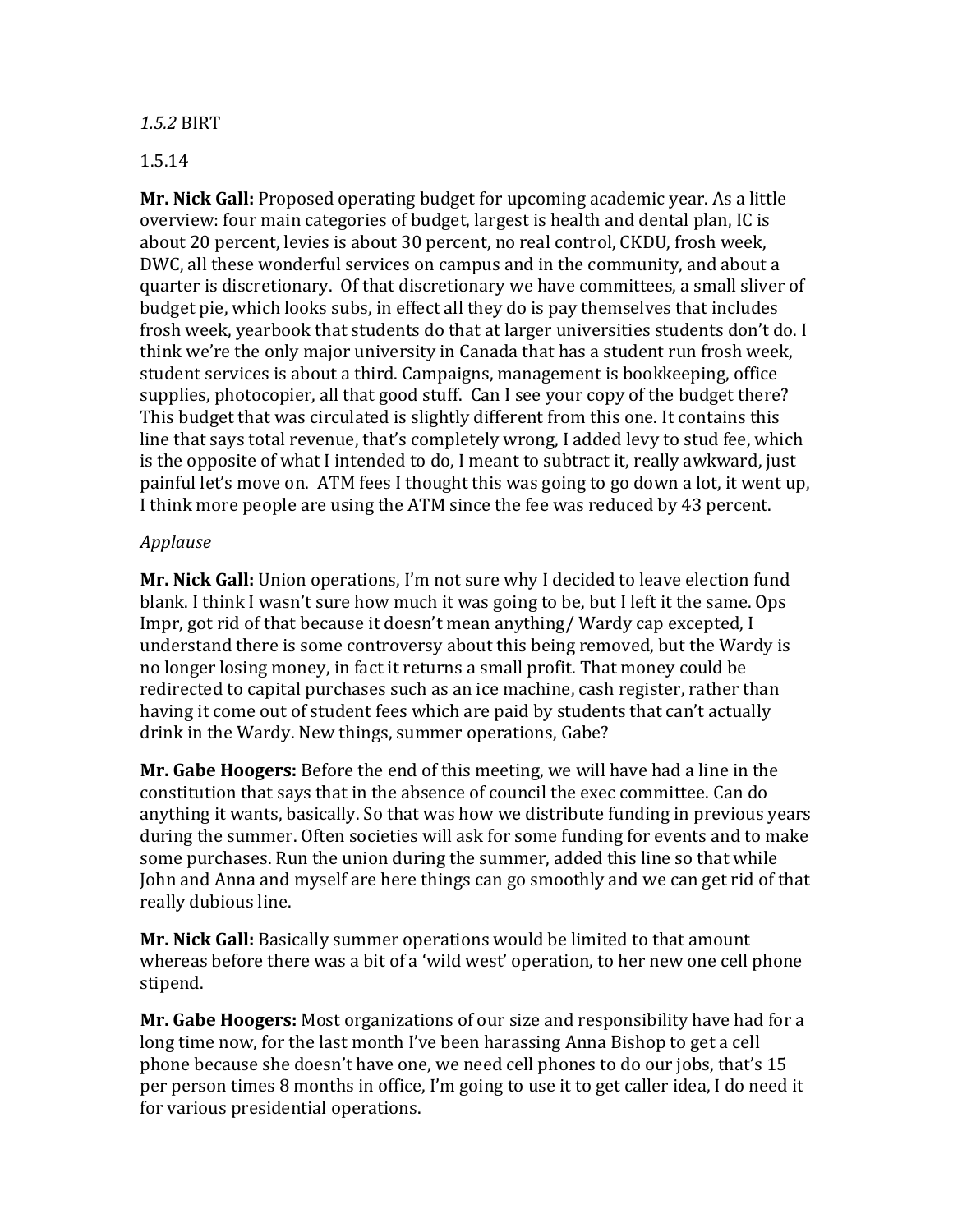**Mr. Nick Gall:** So that's our operation budget, as you may notice, cont dropped substantially. We this year was kind of dismal on that front. I'll be the first to admit, we were struck by toner pirates, had to pay exorbant fees for yearbook because someone thought it would be a good idea to make every page colour and glossy, the yearbook cost 5 times as much as it was supposed to. There were also unanticipated add actual and auditing costs that I thought should be included in continuation because they would not reappear and didn't make sense for them to be a budget line, cont is almost drain, perfect amount I thought.

**Mr. Gabe Hoogers:** I'm actually going to amend to remove that because at the moment we haven't sorted out the details with Nick Hatt. That is an amount of money that could perhaps be taken from summer events line, that's not a certainty.

**Mr. Nick Gall:** Garden Coordinator is a terrible idea. Time for Usher's Confessions part II. This 24,000 shortfall is all me, there was a discretion between how I and the bursar thought our revenue was allocated, to the effect that I thought we received society levies in addition to student fees when in fact it's part of. We posted a huge shortfall, but only on paper. At the bank we're laughing, a lot of lines were underspent, this is not actually as dire as it looks. We grossly over-budgeted for a deficit last year, as you see, revised, it will not happen again. As Usher would say it's the hardest thing I ever done, you all deserve better, I will work for greater accountability in future, in my defense. I'm being fully disclosive right now, instead of doing creative acting.

### *Applause*

**Mr. Nick Gall:** We'll discuss it now I guess, but there's another thing.

**Mr. David Lewis:** So we have the amendment on the table.

*Seconded by Dan Brown*

**Ms. Evey Hornbeck:** Where's the garden going to be?

**Mr. Nick Gall:** Tent behind Nick Hatt's house.

*Vote*

*Motion Carried*

**Mr. Dan Brown:** Add a new budget line. Can I do that?

**Mr. David Lewis:** You will be recognized before you can do that.

**Mr. Dan Brown:** I'd like to add a new budget line called cab fund, could be as large as \$250 dollars now that we have the money, but I was thinking more along the lines of \$60.

**Mr. David Lewis: \$**60 or \$250?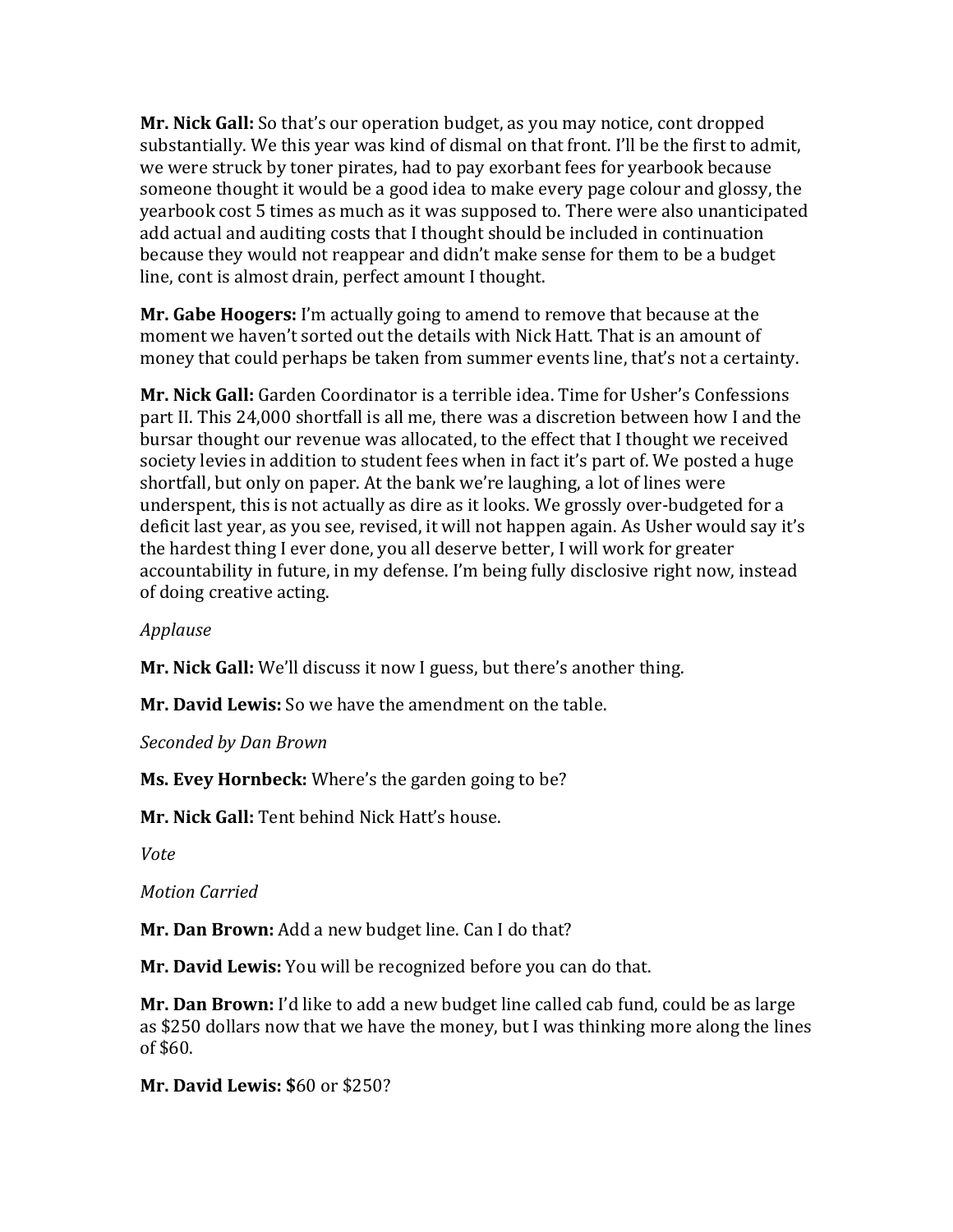### **Mr. Dan Brown: \$**60

*Seconded by Ms. Evey Hornbeck*

**Mr. Dan Brown:** The idea is that having formerly been on executive as EVP, there's a lot of executive meetings you go to and sometimes it's a blizzard and it's cold and you need to look good, you need to make sure classes are a priority. I think you should be able to take a cab downtown for a meeting.

**Ms. Sammy N:** Why isn't that continued?

**Ms. Anna Bishop:** Because you need to have a specific line.

**Mr. Wesley Petite:** Don't you think in an era where we're trying to lower fees, don't you think cell phones and cab lines is contradictory.

**Mr. Dan Brown:** You need to be able to get there, you need to prepared. There are certain priority essentials.

**Mr. Omri Haven:** In order to lower tuition fees, we need to be able to have access to places where you can negotiate.

**Ms. Anna Dubinski:** Student fees are not being increased, just distributed differently.

**Mr. Nevin: That s**ort of thing that should be part of your, what's the word, your honorarium.

**Mr. Dan Brown:** Honorarium is like personal money that we use to pay rent. We take time out of class and work day to go to emergency meetings downtown. Leonard Preyra, Marilin More twice. It's Imperative that you get there on time, can't pay out of your own pockets. We're the least paid executive in the country.

**Mr. Nick Stark:** It's a thing to have, essential to organization of union and not and members.

**Ms. Anna Bishop:** It's not like we'd be using that money to take us home after a night on the town, all the times would be for things that help everyone, to be at your service.

**Mr. John Adams:** The amount currently is 60 which is probably about 6 cab rides in a year, we call this a non-starter argument. This is \$60, keep things in perspective.

*Vote*

### *Motion Carried*

**Mr. Gabe Hoogers:** I just wanted to mention this as a bit of a heads up , it was sort of indirectly brought up in previous discussion, as was mentioned we are currently one of lowest paid execs in country. So much so that it has actually infringed upon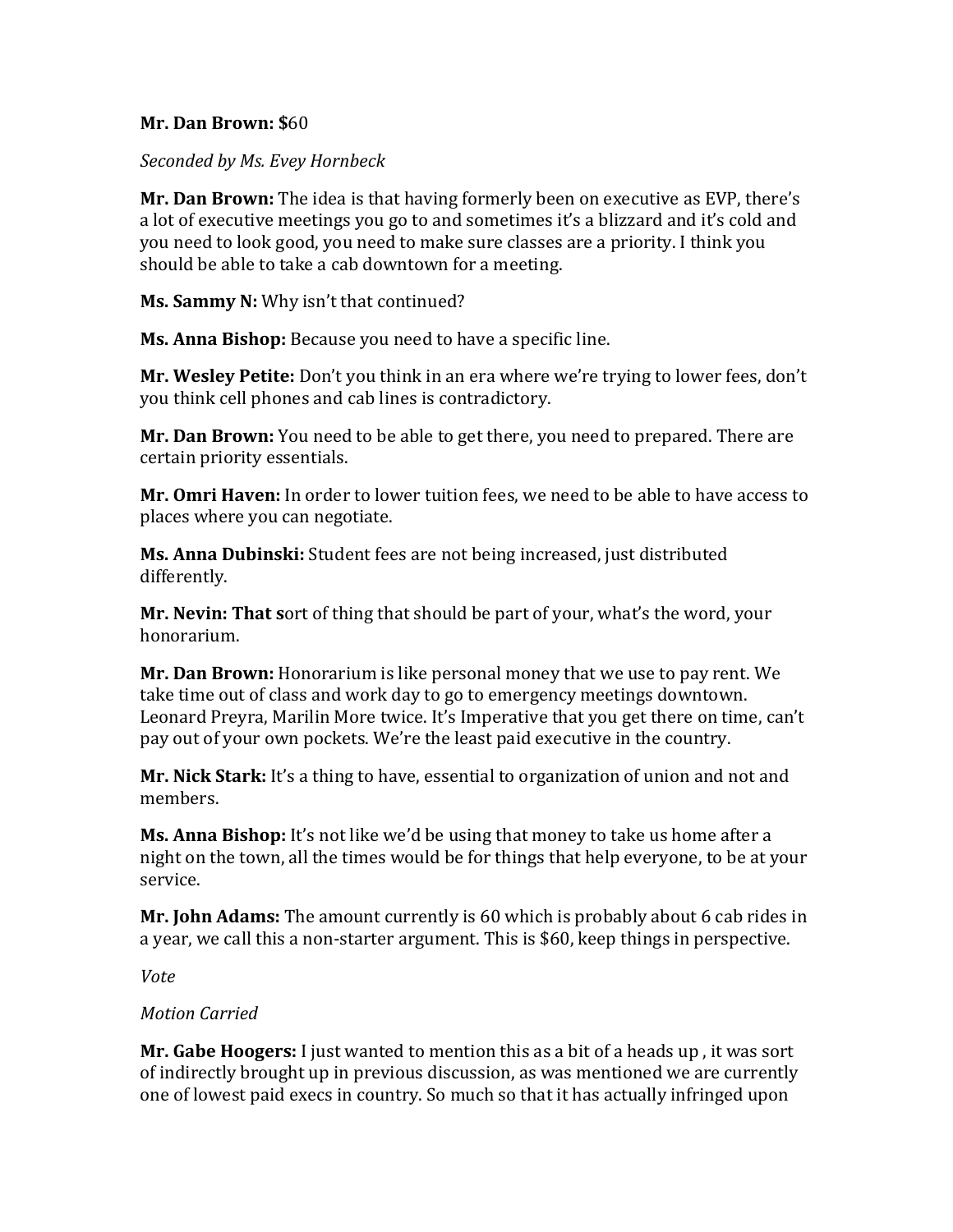peoples' ability to run for an exec position, a lot of people find that to be a problem, haven't included here because we're not sure how we want to go about it. It is definitely within the realm of possibility to increase. I'm doing some research, looking into student unions that have student body of similar size, determining best way to do that. A good way to do that research will be at the CFS general meeting in June, likely be brought up at our next General Meeting in the fall, if anyone has any questions go ahead, definitely something in the works.

**Mr. Dave Lewis:** To get on the list, you can put your hand up at any time.

**Ms. Liz Johnston:** Can we speak a little to auditing costs in past years, and then also, can I ask a two partner? Then also I just wonder about the checks and balances you go through for yourself. I don't know, for the budget that comes across when there's an unfortunate glaring deficit that is one of those things, how would you go about for the future, I'm sorry, how do we avoid this kind of thing?

**Mr. Gabe Hoogers:** In Nick's defense -

**Ms. Liz Johnston:** This is not in any way an attack, I'm just wondering.

**Mr. Gabe Hoogers:** I think what happened is there was an improper changeover at the time Nick took position of FYP. Now that we know how budgets work and Nick is around to provide that info, that will not happen again.

**Mr. Nick Gall:** I f\*cked up bad. It's terrible, it's unconscionable, I haven't fully calculated because cheques are still coming in. I will not have posted overall operating deficit. A lot of lines were underspent, which is reference in changes made to this budget, however, the fact I made that miscalculation is unacceptable and I will work to rectify that. In regard to past auditing, when I started we working on 08-09, now we are up to date, since I was only expecting to do one and we did three we don't need to change that.

**Mr. Kai Miller:** I move to reinsert Wardy cap budget line at a value of 3000 dollars.

# *Seconded by DJ Rossi*

**Mr. Kai Miller:** I just think that in the past we've seen a significant investment by the Student Union in the wardroom. A lot of years this has been a completely illegitimate sketchy investment, but there still has been constant investment. I think the Wardy is one of the most important services the union offers, a core for student life where a lot of interaction happens both at day and at night. I think it's important to fund cap expenses. Nick brought up that the Wardy is no longer hemorrhaging money this year, which is great, but they go up and down a lot. We've been paying back taxes, things just break, ice machine is broken, dishwasher has broken, till is broken, unexpected things happen, if we're lucky we won't have to.

**Mr. Stephen Duchon:** Student Union has brought itself far away from bar in past year, but it's still a very important part of the union. Things like ice machine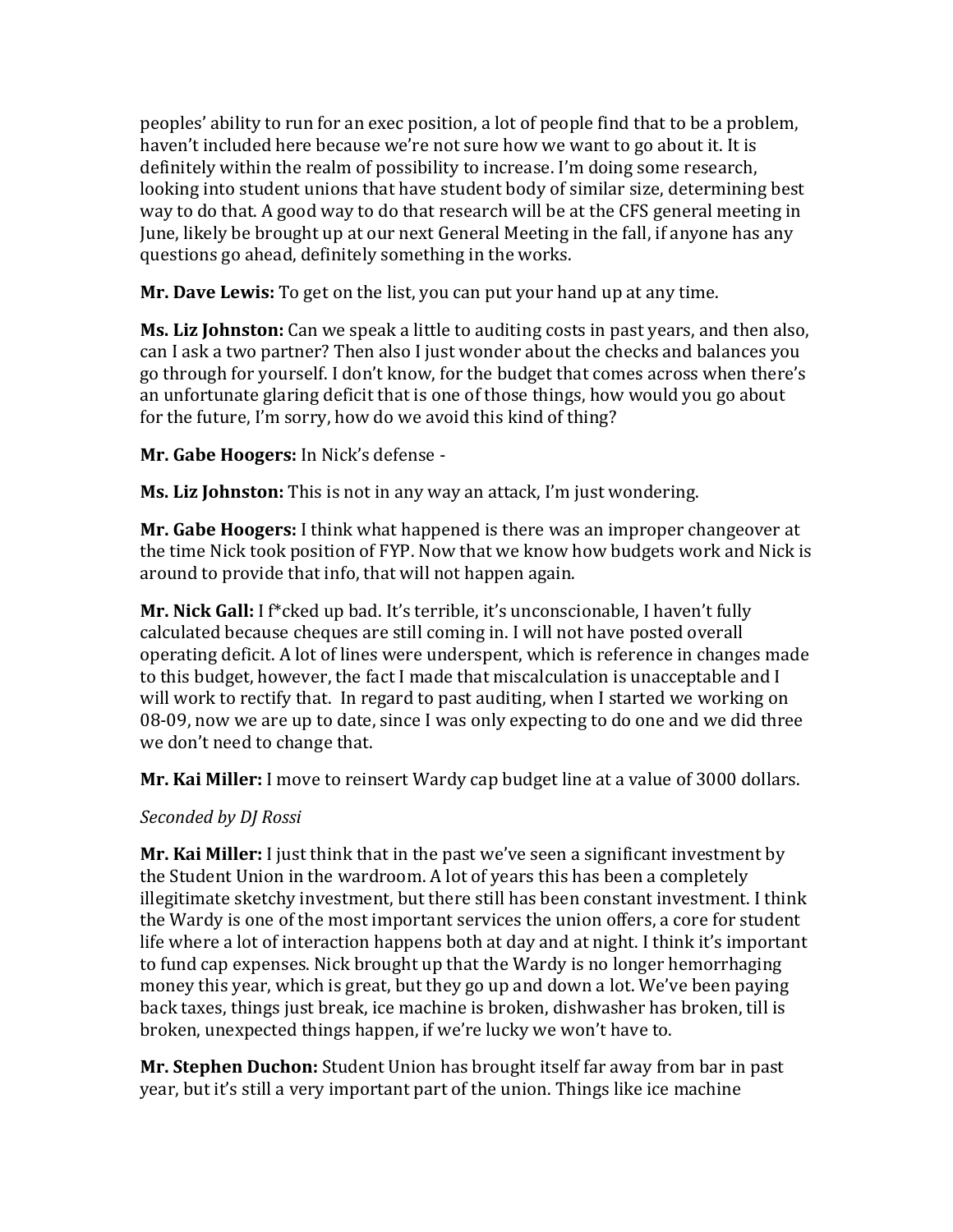breaking sucks for ice because staff has to go get it or the Wardy has to buy it. That said, people use it throughout the day, we have no way to gage how these things happen. Having something to help us in the future deal with anything that might come up is just a safety line we don't necessarily have to infringe upon, but is in my eyes completely necessary, only one year we've run a profit.

**Ms. Chastity Smith:** I question what role the funds from the Alex Fountain donation will pay. \$20 000 wasn't a small portion supposed to be set aside if something breaks to fix it. Should that reflect maybe more or less and why \$3000 would be a good number?

**Mr. Nick Gall:** That donation is going toward more long term structural projects, that amount and maybe more, not really pertaining, but good idea, thank you for bringing that up.

**Mr. DJ Rossi:** it was so good to have a contingent fund in the KSU's budget, I think we should use that same prudence to have a contingent fund for the wardroom ongoing. I understand money's tight, but my support would definitely be behind this sort of contingence fund for a huge part of our campus.

**Mr. Nick Gall:** What we're all advocating here isn't really a capital imp. fund, but a contingent line, which isn't a removal at all. It's a new thing. If we want some sort of contingent set up then that's entirely different, moreover the KSU has not been divesting itself of the Wardy at all, maintain firm Commitment, resources will make aside contributions to these things. If people are in favour of adding a Wardy Contingent line, I feel fine about that, but it's a different matter from cap expectations.

**Ms. Judy O:** I thought the purpose of the capital improvement fund is things like furniture. If aesthetic improvement won't happen for a long time, then isn't that with capital?

**Mr. Gabe Hoogers:** I just wanted to ask that perhaps the idea behind removing this line was indeed that of the Wardy. The Wardy did post a profit this year. It's not to deal with all of these things we've been alluding to. The budget is what we can project for the next year. What we've seen demonstrates that the Wardy can sustain itself. I want to respond to idea that KSU is moving away from the Wardy, not at all the case. Impossible to acknowledge, there is an elected rep on WBoM. I'm on that and also on the Wardy Junior Management Committee, and our staff person, John, manages the Wardy. This just seems like the most pragmatic way of going about things, if we do want a Wardy, contingent then that's something we should look at rather than hiding it in other terms.

**Ms. Stephanie:** I didn't mean moving away from operations, but moving away from bar in not having those 3000.

**Mr. Gabe Hoogers:** Safe to project we'll have the money to do that and everything with the current profits posted this year.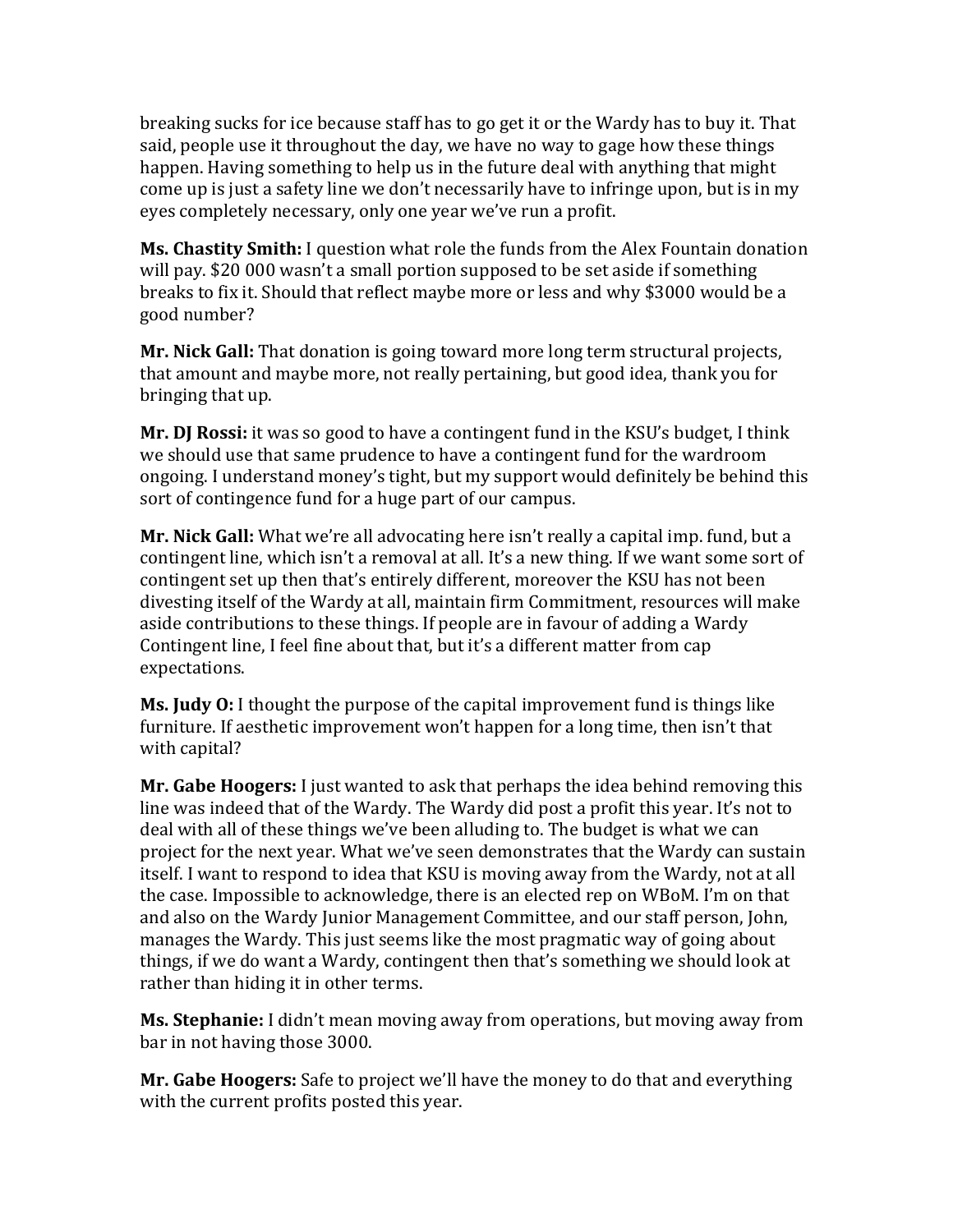**Mr. Noah White:** I know it's smaller, but is there any Possibility of the general control being directed to the Wardy if they're in extremely dire need?

**Mr. Gabe Hoogers:** A Possibility, given the Wardy is a KSU run operation, it would fall onto our control.

**Mr. Noah White:** Is it necessary to have the Warty control set aside from the KSU control?

**Mr. Gabe Hoogers:** Excellent point, not entirely necessary.

**Ms. Liz Johnston:** Just wonder if anyone can speak to their understanding of the renovations and what that would mean as far as next year and coming years of capital improvements.

**Mr. Gabe Hoogers:** Over the summer there will be structural renovations, this wall is going to be destroyed and the new bar created. So right now we're not looking at general bar improvements, that's going to be an entirely new project that we're going to have to fundraise for and nick alluded to how we will likely have to put money up toward that to get that done in the coming years.

*Vote on the amendment*

*Motion Defeated*

**Mr. Nick Gall:** Don't we need to go over this other

**Mr. David Lewis:** Correct, 1.5.14

**Mr. Nick Gall:** Very quick, 1.5.14 I believe was: I proposed that we switch from a year-end audit to a year-end review. This young women is concerned about understanding reports on financial statements, so let's take a journey. Basically at the end of each year we receive a financial statement from our auditors. We work with Stephen Grey, King's alumnus, we spoke on phone about this. He sent me this pres, what I'm proposing is we switch from an audit to a review. Each of these lends a different credibility to statements, basically right now we have an audit. The tallest bar there, it's the highest level of financial accountability in a rep. Basically, they take an assumption of guilty until proven innocent, with every single check and embezzlement. They go through our books with a fine-tooth comb and issue a representative which says to the best of our knowledge we can't prove they haven't stolen anything but we can't guarantee, the review, that nice gold bar, is innocent until proven guilty. I'm not expecting to find any gross fiscal mismanagement, just slightly lower level of legal accountability, in our case it part makes sense because the overwhelming majority of our revenue only comes from three checks from chartered universities. All our expenses are personally checked by executives, approved in the budget by this body. In grand scheme, they're quite miniscule; we saw our discretionary spending is just over 25 %. As far as I could tell, none of these audits have ever turned up any financial misdemeanor, also a review recorded in a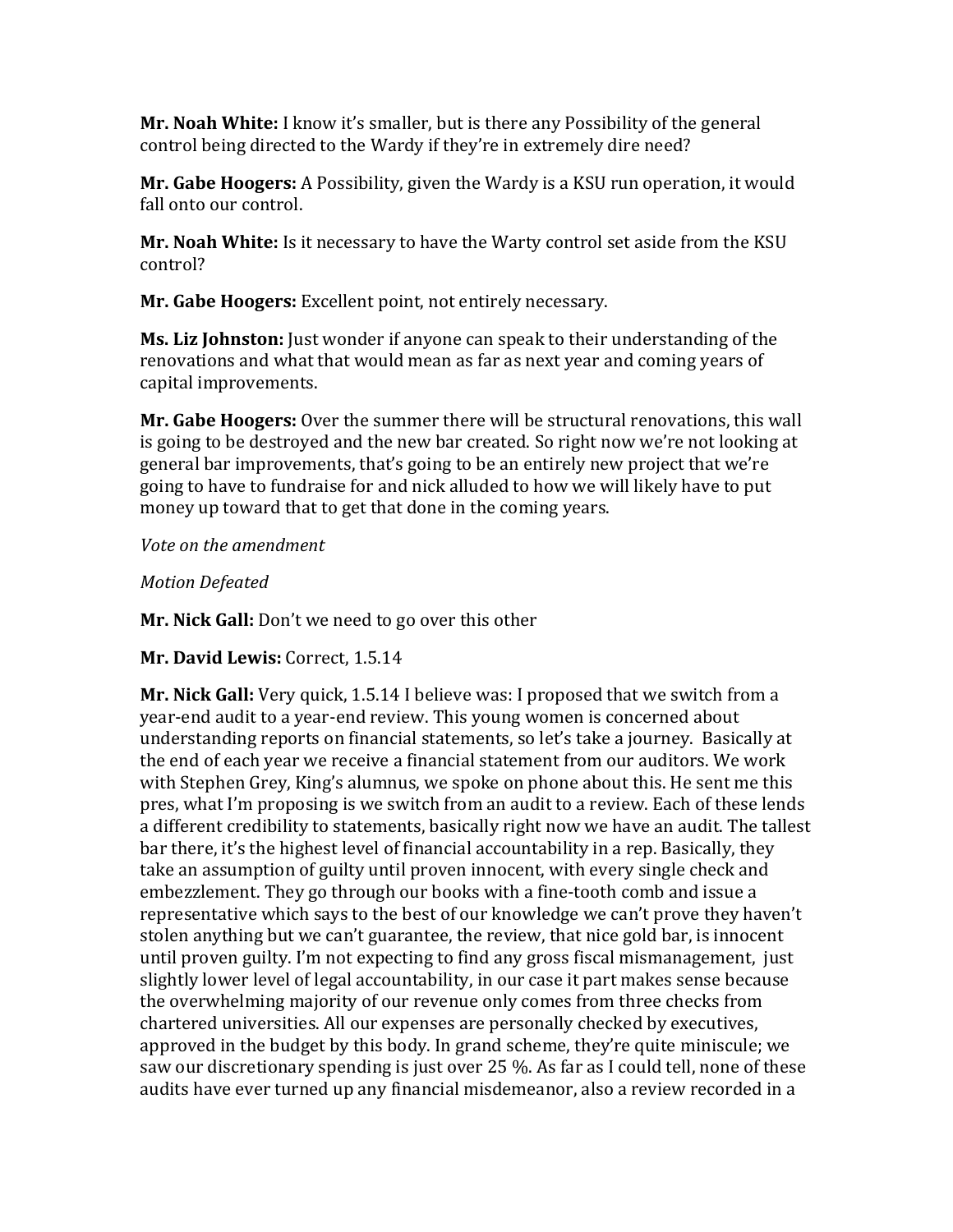much more timely manner. It takes half the time, get reps much more quickly and be more relevant. The other option is basically just our reports in a nice folder. The salient point is based on nothing has come to my attention that causes me to believe these faxes are not in accord with Canadian General Financial Principles. Save about half our reports budget, already have a diligent book keeper, on excellent terms, bookkeeper and I. In future, I anticipate that rel will continue, that sort of, this type of report is useful when a company doesn't need audited financial statements. Of course I welcome discussion to this end

**Ms. Evey Hornbeck:** Are these made public?

**Mr. Nick Gall:** Absolutely

**Ms. Evey Hornbeck:** Would they be reviewed?

**Mr. Nick Gall:** Yes

**Mr. Jake Eidinger:** Your audit budget for fall of 2010 is \$3000. Is that normal?

**Mr. Nick Gall:** That reflects both anticipated lower costs and anticipated higher costs of biking. It's my best estimate, and it will probably be revised in fall.

**Mr. Asher Goldstein:** I'd like to include union count by \$1500 dollars.

**Mr. David Lewis:** That would bring the total to 9199.62

### *Seconded by Kai Miller*

**Mr. Asher Goldstein:** If this was spoken before, I had class, and motivating for this part with reference to Wardy and unforeseen costs which we will no longer be able to deal with since we no longer have a CPA impact budget. If they need to fund a replacement of broken till or ice machine, it will not be taking from cont that may be necessary for other people. These are large spends, this is the first year the bar has been profitable in recent memory. We cannot expect it to continue fund itself. 50% percent red from past, thank you, please consider how much you love ice in your drinks and a till that works so you get the right change.

**Mr. Gabe Hoogers:** It's just sort of, I'm wondering where the \$1500 would come from, if we approve this, we would be posting a project deficit.

**Mr. Nick Gall:** We can, we can run a deficit if you guys want.

**Ms. Stefanie:** We have 250 dollars for the garden.

**Mr. David Lewis:** so the amendment can leave the budget in a deficit or someone can amend another line.

**Taylor:** Nick says this, will then take a thousand away.

**Mr. Nick Gall:** That's already acted for.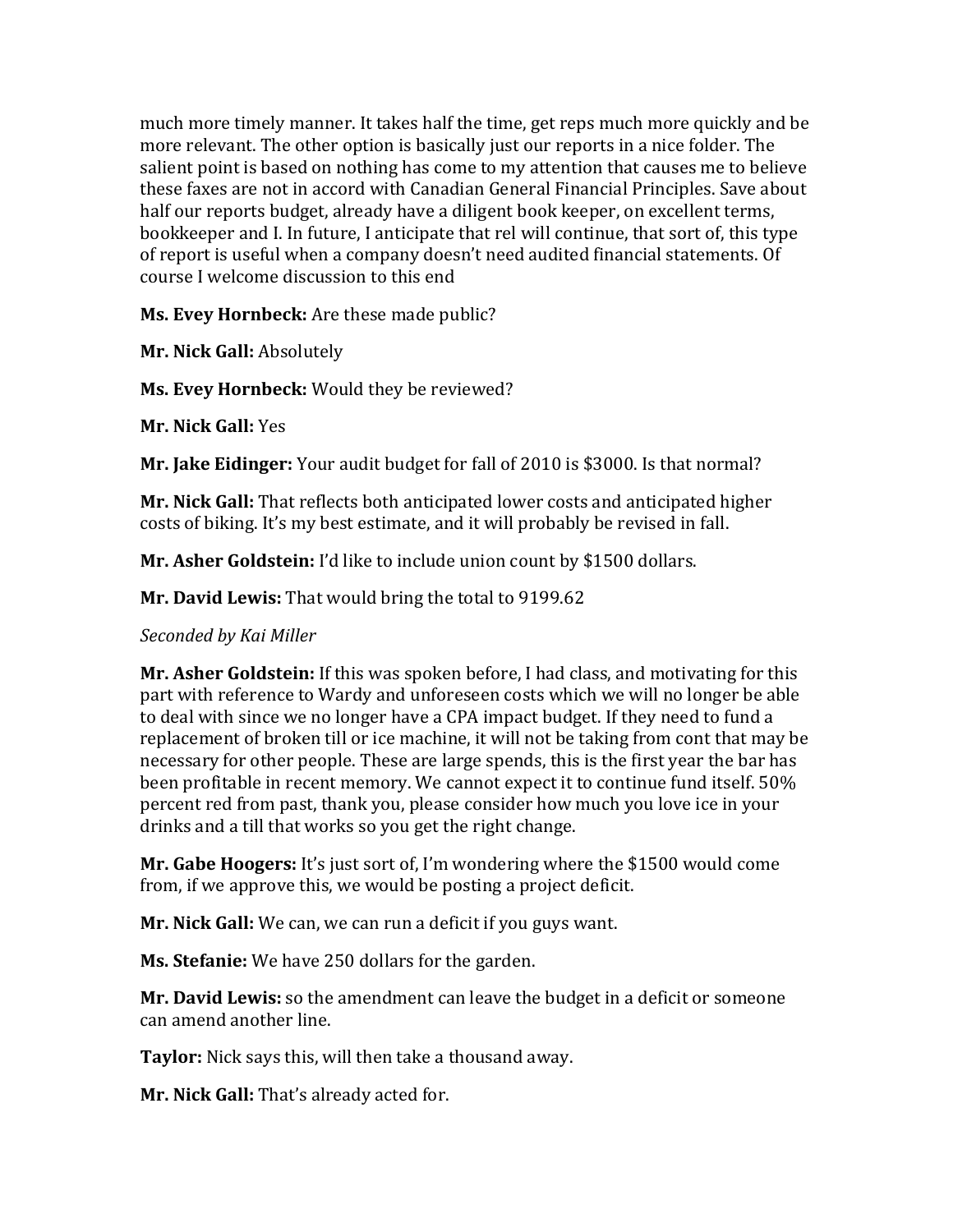**Ms. Liz Johnston:** I wonder if you can speak to previous suggestion of creating a contingency line for the Wardy.

**Mr. Nick Gall:** We could.

**Ms. Liz Johnston:** Would that affect it differently than adding to general contingency?

**Mr. Nick Gall:** I don't think so.

**Ms. Liz Johnston:** We'd still have to look for the money elsewhere and the line we cut for \$3000.

**Mr. Nick Gall:** Reallocated already.

**Mr. Jake:** Project audit fee is assuming we change to review?

**Mr. Nick Gall:** Yes, sorry if that was too bad.

**Mr. Asher Goldstein:** This change being proposed is a change this year. I'm not saying we should restore it, but there needs to be. If this body would entertain John Fielding directly financing questions at the bar or whatever you prefer, it's imperative we have money for cap. imp because we won't have enough. I mean cont.

**Mr. Nick Gall:** This discretion is misleading because it assumes that cont is lower than previous years. In reality, in my first year it was only 1000, now it's 7 times that. Even with Wardy cap exp in addition to that I don't think it was ever fully used. Then again hard to say with that budget, given what has been required this year with everything breaking, and given we're not going to have to run into toner piracy, not deal with bookkeeping, yearbook be way cheaper. I think our current contingency budget is more than sufficient to cover any Wardy issues that arise in the future.

**Mr Asher Goldstein:** Can you speak to that a little more directly, number by number? What I'm envisioning is a general low estimated cost of \$1500

**Mr. Nick Gall:** I think it's safe to say it would be covered in that \$7000.

**Mr. Noah White:** As opposed to adding \$1500 we were just discussing using KSU Contingency for when these things come up. This is foresight for contingency. If we keep it at \$7000, we could just take \$1500 out of contingency as we just discussed

**Ms. Evey Hornbeck:** If the till is broken and ice machine is broken and we have a contingency fund, why hasn't that already been replaced.

**Nick Gall:** Talk to John

**Mr. Gabe Hoogers:** I'd like to field it to any member of junior management

**Nick Gall:** No one's approached me.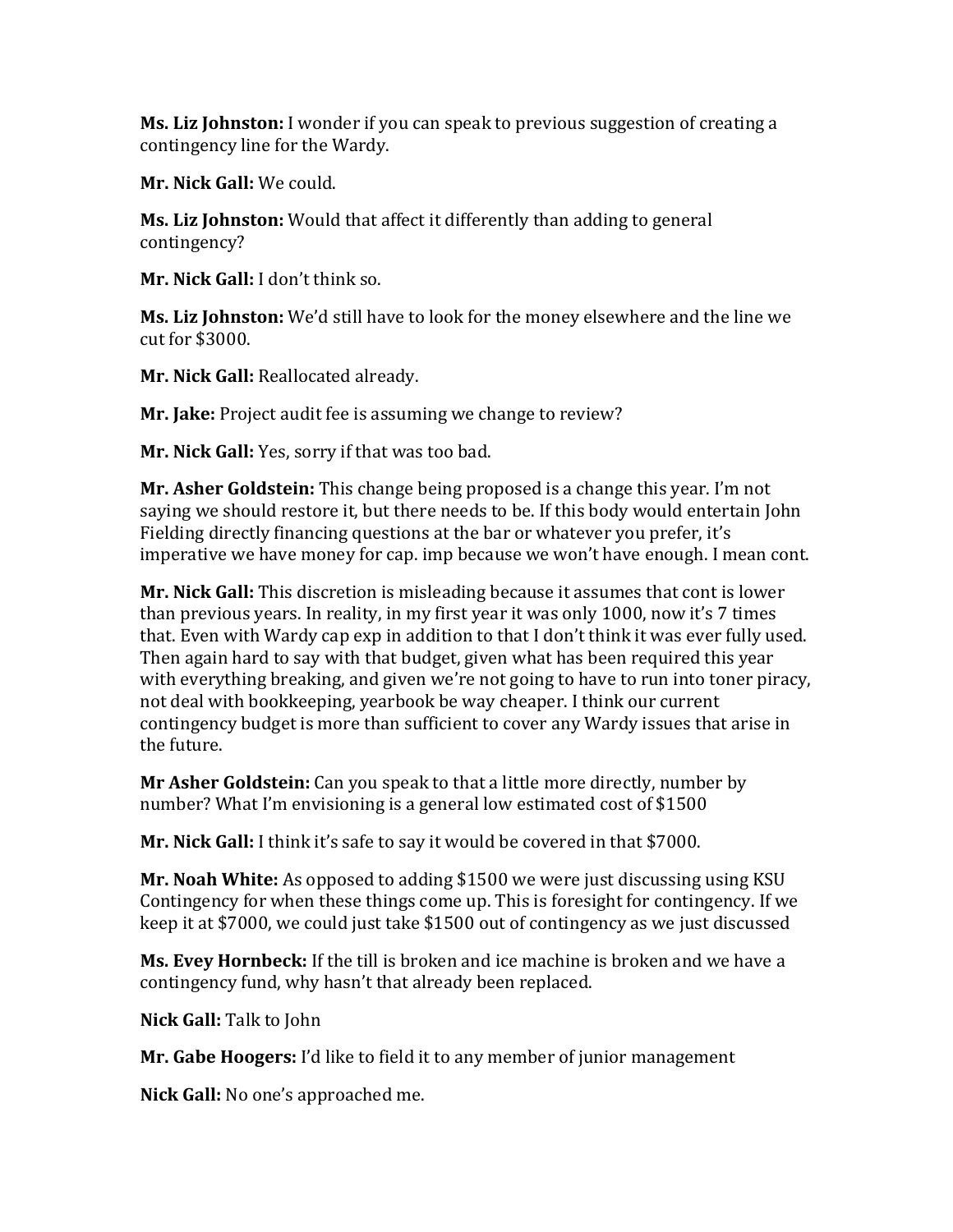**Mr. Asher Goldstein:** As it stands now, from my knowledge, if it pleases the general body, I would like to tap out John Adams.

**Mr. John Adams:** I've sat this one out because it's kind of awkward for me. I didn't know about this until today. The question is why we haven't used this past year's contingency fund toward the current repairs we need. The best way I can describe it, we will post a profit this year, but our year end was 6 days ago, it's impossible to predict as of now how much it is. There's outstanding invoices, there's bookings to be done.

**Ms. Evey Hornbeck:** There was a capital imp. fund this past year, not Wardy profits, but that fund. Why wasn't it used?

**Mr. John Adams:** because I agree it would be nice in an ideal world that it would be nice if the Wardy could cover its own expenses. I was hoping we would have enough. Next week when we're done doing numbers, this is all hypothetically, let's say that next week I find out we're posting a profit of 2000 and the ice machine is going to cost 3000. Then we would have a contingency fund. The Wardy will cover its own cost, the reason we've had contingency funds in the past was so that if the Wardy couldn't, they wouldn't go untreated. Without a contingency fund, if the Wardy doesn't get enough I' m not sure where that will come from

**Mr. Kai Miller:** I think I can motivate against incremental contingency fund, can we consider splitting some from contingency to be a Wardy contingency fund.

*Vote on the amendment*

*Motion Defeated*

**Mr. Nick Gall:** I move to amend the budget line for contingency to be reduced by \$1500 to \$6199.61 and dedicated to Wardy Contingency.

*Seconded by Mr. Asher Goldstein.*

**Mr. Nick Gall:** It's all been said.

*Vote*

*Motion Carried*

*Vote on items 1.5.2 and 1.5.14*

*Motions Carried*

*Applause*

Motion 1.5.3

Be it resolved that the amendments to KSU Constitution and Procedure be adopted as attached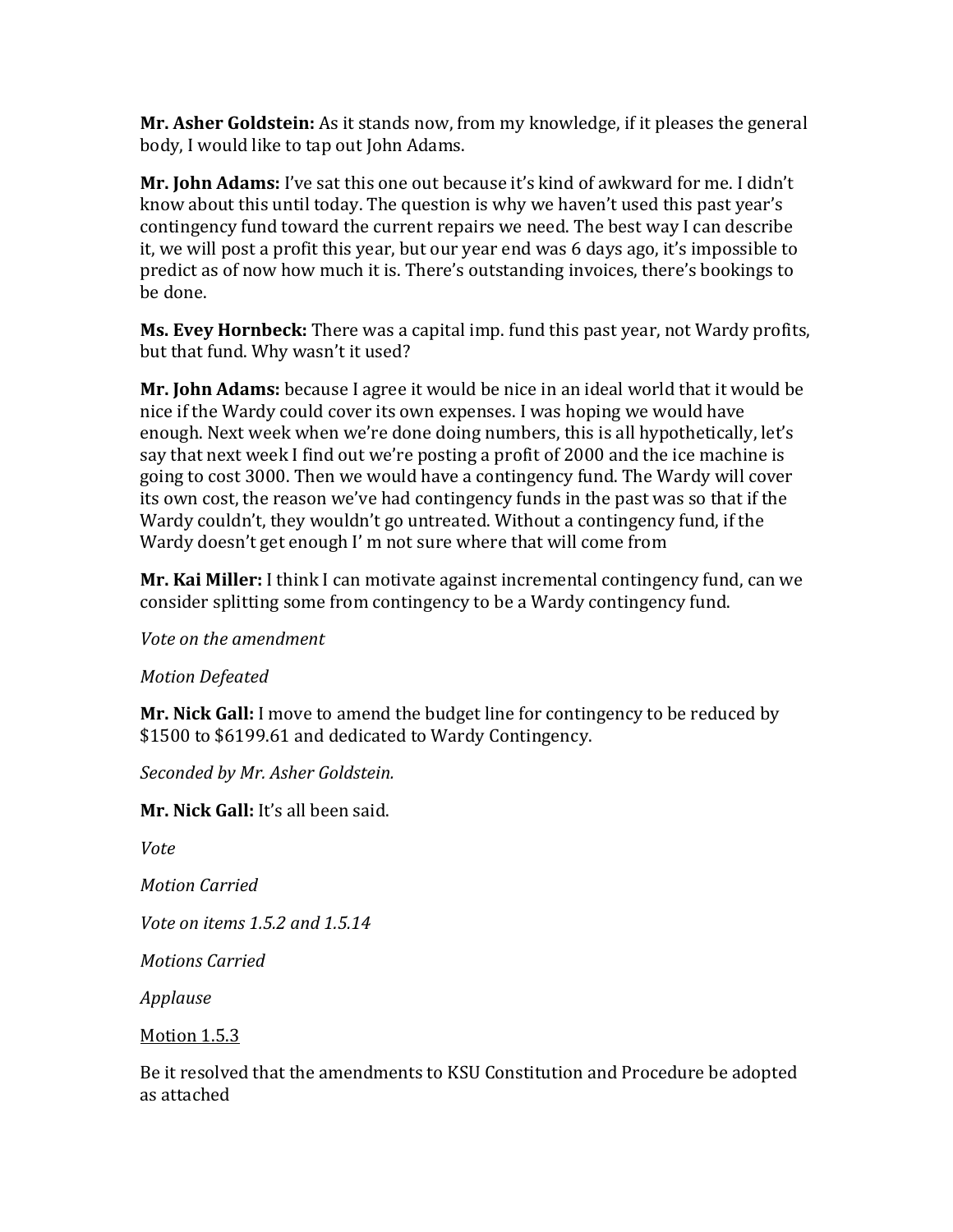#### *Moved by Ms. Anna Bishop*

**Ms. Anna Bishop:** Just going to get this underway, a bit different from Nick's presentation, that was all his doing. Good Job.

### *Applause*

**Ms. Anna Bishop:** With me it's a little different, it's not like I went in and decided to change constitution. This is a result of CRC and what they brought in at last council.

**Mr. Gabe Hoogers:** I'd like to give a bit of intro to what we're dealing with. Council recorded that the structure of council is not a just system as it is, insofar as we will be getting a Masters of Journalism program next year, and who will be 'repped' on council, and the current shortfalls that have occurred on council over the past years. Our goal on CRC was how to make council positions more effective, how to best represent the student body, and how to account for new journalism students. I think came up with best possible solution.

**Ms. Anna Bishop:** Not like we decided blindly. Dave Lewis made a survey that was sent to old councilors. Like 15 respondents, general response was that council needs to be more effective, things in bold are going to be different: residence rep and Nrep, the Residence Rep. will be either Chair of Bays or Alexandra Hall President, they will have one vote between them, each council they will decide who's going to go, the Journalism rep will be one rep for all programs, including the masters program, in the interest of making council effective. One rep would suffice to cover it, they would need to be more in communication with all the programs.

**Mr. Gabe Hoogers:** We consider having one for each, but that would have made representatives, completely lopsided, this actually more fair that the current situation, which has an arts representative representing most of you here.

**Ms. Anna Bishop:** For DSS, the position will be offered first to FVP then either president or CVP, that means the vote, they can all come to council.

**Mr. Gabe Hoogers:** Just to put it in context, none of the respondents, one of the things the FVP of DSS can do now is sit on WBOM, that wasn't the case in the past, in the past the first year rep sat on it and that makes no sense.

**Ms. Anna Bishop:** In first year you can't even drink, it made no sense. Residence rep shall be offered to either of them respectively, one residence vote, either Chair of Bays or Alex Hall, expecting them to communicate over the year about who will go. DSS VP will go on WBOM, made more sense, given more day students go to Wardy to drink than first years, this is just the first year response. The only thing we added was to make official FYP shirts, to make sure it will get done, arts rep, we've added to meet with EMSP, CSP and host societies to discuss what's going on and what they're supposed to represent. J-school reps hold the interest of students in all Journalism programs. Bog reps shall sit on Council. This was not in the constitution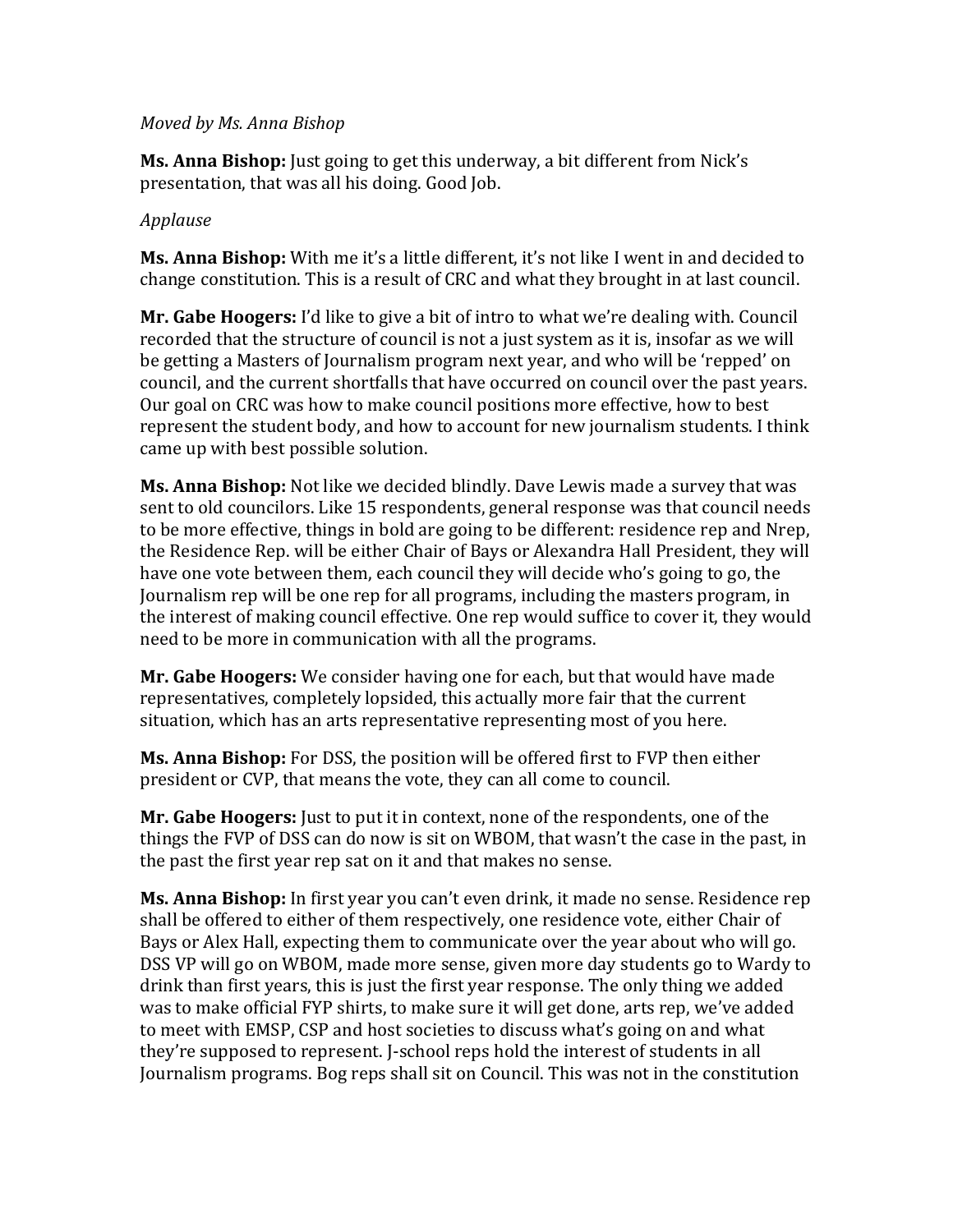before and we thought this could be an adequate response and really fit with everything else they're supposed to do.

**Mr. Gabe Hoogers:** They have sat in the past, it just wasn't written out in our constitution. This is making it in line with the reality of things.

**Ms. Anna Bishop:** This is changing up a little more, we wanted to make them more of an active presence, liaison between exec and council and exec and community, receive and review during a meeting with exec and have a monthly meeting. Everyone would be a little more up to speed and increase transparency.

## *Applause*

**Ms. Anna Bishop:** Open it up for discussion

**Ms. Judy:** In addition to the changes to council, CRC also proposed at least one other change to the constitution, about taking out that the executive can do whatever they want.

**Ms. Anna Bishop:** Yes, I just didn't put it in the power point.

**Mr. David Lewis:** How would that change in the constitution?

**Ms. Anna Bishop:** We just took it out.

**Mr. David Lewis:** So section 9 58 would be struck?

**Mr. Noah White:** I'd like to go to. Gabe can you find that page? So this one here reads that DS VP f is to sit on WVOM as a voting member, I just want to clarify it that its FVP because they're on that they are the first vote on council if they sit on that they have to be first vote. I want to read similarly to residence so that either one is sitting there, so that either the FVP or the president of the DSS will sit on the WBOM and therefore have the first vote on council.

# *Seconded by Asher Goldstein*

**Ms. Anna Bishop:** Can I just ask why, do you think it would be a better allocation of responsibility? I think it would be better to just be one person's responsibility and they can always come and always know what is going on. I'm just worried that if there are two people that are in charge of being on the board this could just result in a less effective job being done.

**Mr. Noah White:** To speak to that, what this would mean is if FVP, this is just one position now. If they sit there they have to sit on council, so if one sits on there they have to sit on council, so if the FVP were not going to be on council it would be one or the other, no teach sometimes.

**Mr. Asher Goldstein:** Ii want to motivate strongly in favour of this amendment. It seems like a practical red in the event to FWBOM not suiting the schedule of the FVP.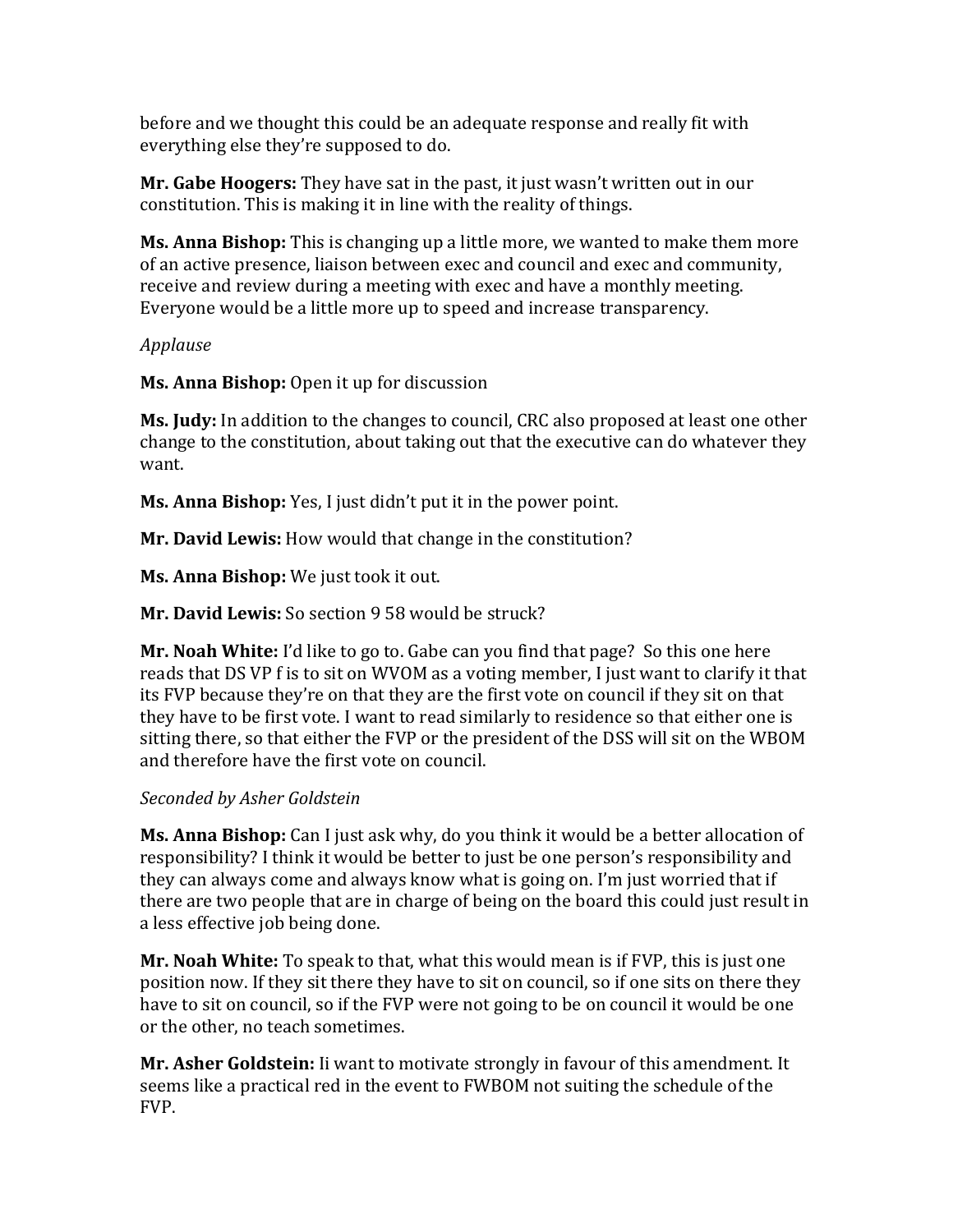*Vote*

*Amendment Carried*

*Vote*

*Item 1.5.3 Carried*

*Applause*

# **1.5.4**

Be it resolved that and attend the CFS semi-annual General Meeting as Representatives of KSU local11

**Ms Anna Dubinski:** Can we accept that as a typo?

**Ms Anna Bishop:** Also Gabe is not, I kept it from Kiki's day.

*Seconded by Sammy*

**Mr. Gabe Hoogers:** The 2011 CFS semi-annual General Meeting will be taking place in Ottawa at the beginning of June. We need some reps to go out and represent the King's Student Union on a national scale. It's our role to come up with some names that will rep us well there.

**Mr. Gabe Hoogers:** Three names: Myself, Anna D, and Nick Stark.

**Mr. David Lewis:** If there are no further nominations, someone could simply amend to fill in the blanks.

**Mr. David Lewis:** I so amend.

*Seconded by Kristy*

*Vote*

*Motion Carried*

*Name Abstain*

**Mr. Dan Brown:** Should we not recommend and alternate?

**Mr. David Lewis:** We could do that right now, if someone would like to nominate an alternative, we can do that, but I'm guessing these 3 people are probably okay.

**Mr. Dan Brown:** But if one of them gets sick?

**Mr. Noah White:** Or has an unfortunate accident.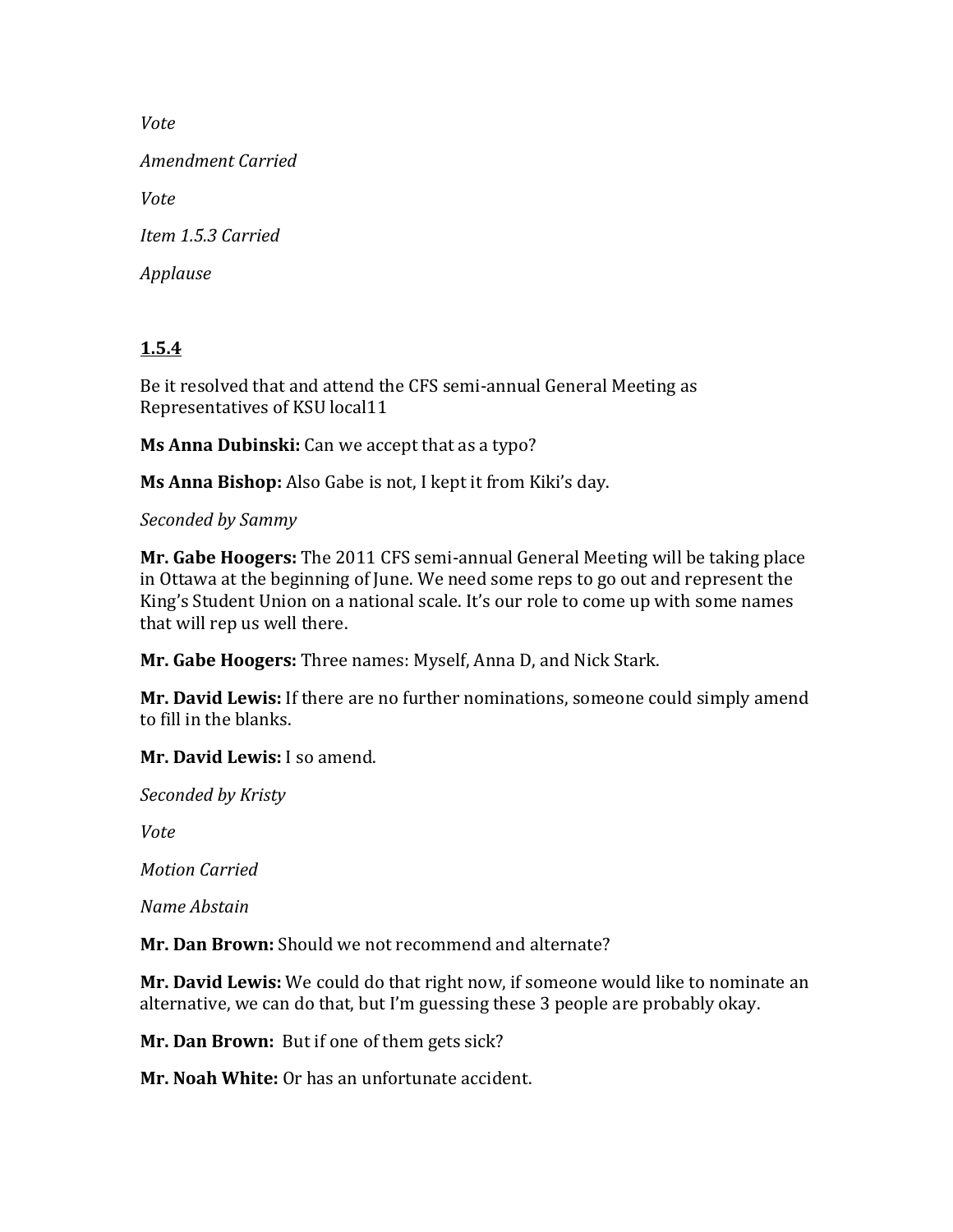**Mr. David Lewis:** If someone would like to nominate an alternative.

**Someone:** Dan Brown.

**Mr. Dan Brown:** I don't accept.

**Someone Else:** David Lewis.

**David Lewis:** I decline.

**Mr. Noah White:** I nominate myself as the alternate.

**Mr. David Lewis:** Is it the will of the general body that Noah attends where anyone unable to? Okay

*Vote*

*Motion Carried*

### *Named Abstain*

**Mr. Gabe Hoogers:** What's the status of Noah being alternate?

**Mr. David Lewis:** It's the will of the general body.

**Mr. Gabe Hoogers:** That didn't sound like it.

**Mr. Nick Gall:** I think the motion to add an alternative is out of order.

**Mr. David Lewis:** To be fair, executive is in its right not to bring these to general body. They do have the mandate in our government documents to fill the empty spot. This motion has passed.

**Mr. David Lewis:** Without Noah, no offence to Noah, but you put forward nominations and there are only three, usually if there are more nominations, than the person who lost is alternate.

**Mr. Dave:** Listen, Noah, that was just approved as the general will, which is not binding, but it turns out it was not the general will, we will have our three names. Is that the general will that if one of these three is not able to attend we leave it up to the exec?

*1.5.5 Be It Resolved That members at large of the CRC be - - and –*

# *Seconded by Jake*

**Ms. Anna Bishop:** We do the things that you just saw on the Powerpoint presentation. We meet twice a year and review constitutions and go through it and try to keep tabs on what's going on in the school year and whether it needs to be reviewed or not. What needs to be added and if anything needs to be taken out.